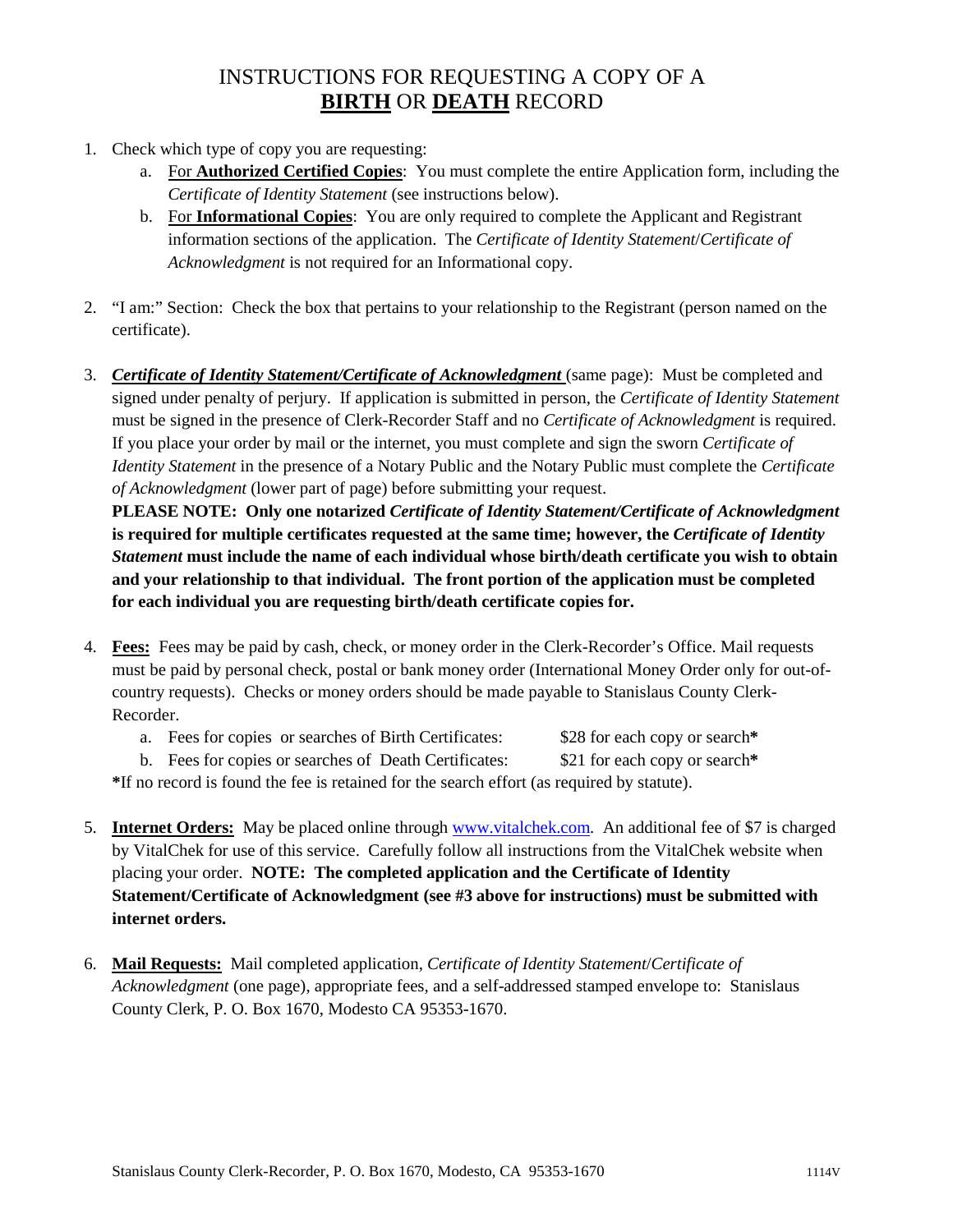## APPLICATION FOR CERTIFIED COPY OF BIRTH OR DEATH RECORD

| NOTICE: Orders sent by mail or messenger must include the accompanying Certificate of Identity Statement,                                                                                                                                                                                                                                                                                                                                                |                                                                                                                                                                                                                                                               |  |  |  |
|----------------------------------------------------------------------------------------------------------------------------------------------------------------------------------------------------------------------------------------------------------------------------------------------------------------------------------------------------------------------------------------------------------------------------------------------------------|---------------------------------------------------------------------------------------------------------------------------------------------------------------------------------------------------------------------------------------------------------------|--|--|--|
| sworn under penalty of perjury and executed before a Notary Public (see accompanying instructions).                                                                                                                                                                                                                                                                                                                                                      |                                                                                                                                                                                                                                                               |  |  |  |
| California Health and Safety Code, Section 103526, permits only authorized persons as defined below to receive certified copies of<br>birth or death records. Those who are not authorized by law to receive an Authorized Certified Copy will receive a certified copy<br>marked "INFORMATIONAL, NOT A VALID DOCUMENT TO ESTABLISH IDENTITY." Please indicate whether you would<br>like an Authorized Certified Copy or a certified Informational Copy. |                                                                                                                                                                                                                                                               |  |  |  |
| I would like an Authorized Certified Copy of the record<br>identified on the application form. (In order to receive an<br>Authorized Certified Copy, you must indicate your relationship to<br>the person named on the application form by selecting from the<br>list below; AND complete the Certificate on the BACK SIDE.)                                                                                                                             | I would like a certified Informational Copy of<br>the record identified on the application form.<br>(You are not required to select from the list below<br>nor required to complete the back side of this form in<br>order to receive an Informational Copy.) |  |  |  |
| I am:                                                                                                                                                                                                                                                                                                                                                                                                                                                    |                                                                                                                                                                                                                                                               |  |  |  |
| The registrant (person named on the certificate) or a parent or legal guardian of the registrant.                                                                                                                                                                                                                                                                                                                                                        |                                                                                                                                                                                                                                                               |  |  |  |
| A party entitled to receive the record as a result of a court order, or an attorney or a licensed adoption agency seeking the birth<br>П<br>record in order to comply with the requirements of Section 3140 or 7603 of the Family Code.<br>A member of a law enforcement agency or a representative of another governmental agency, as provided by law, who is                                                                                           |                                                                                                                                                                                                                                                               |  |  |  |
| conducting official business.                                                                                                                                                                                                                                                                                                                                                                                                                            |                                                                                                                                                                                                                                                               |  |  |  |
| A child, grandparent, grandchild, sibling, spouse, or domestic partner of the registrant (person named on the certificate).                                                                                                                                                                                                                                                                                                                              |                                                                                                                                                                                                                                                               |  |  |  |
| An attorney representing the registrant (person named on the certificate) or the registrant's estate, or any person or agency<br>empowered by statute or appointed by court to act on behalf of the registrant or the registrant's estate.                                                                                                                                                                                                               |                                                                                                                                                                                                                                                               |  |  |  |
| An agent/employee of a funeral establishment, acting within the scope of employment, who is ordering certified copies of a<br>death certificate on behalf of an individual specified in paragraphs (1) to (5), inclusive, of subdivision (a) of Section 7100 of the<br>Health and Safety Code.                                                                                                                                                           |                                                                                                                                                                                                                                                               |  |  |  |

## **Attention: Read accompanying instructions before completing this form.**

| <b>APPLICANT INFORMATION (PLEASE PRINT OR TYPE)</b>              |                                              |      |                                      |                                                   |            |                 |  |
|------------------------------------------------------------------|----------------------------------------------|------|--------------------------------------|---------------------------------------------------|------------|-----------------|--|
| Printed Name and Signature of Person Completing Application      |                                              |      | Today's Date                         | Copies<br>#<br>Telephone Number - Area Code First |            |                 |  |
|                                                                  |                                              |      |                                      |                                                   |            |                 |  |
| Address – Number, Street                                         |                                              |      | City<br><b>State</b>                 |                                                   |            | <b>ZIP</b> Code |  |
|                                                                  |                                              |      |                                      |                                                   |            |                 |  |
| Name/Address of Person Receiving Copies, If Different From Above |                                              |      | City                                 |                                                   | State      | ZIP Code        |  |
|                                                                  |                                              |      |                                      |                                                   |            |                 |  |
|                                                                  |                                              |      |                                      |                                                   |            |                 |  |
| <b>REGISTRANT INFORMATION (PLEASE PRINT OR TYPE)</b>             |                                              |      |                                      |                                                   |            |                 |  |
| Middle<br>Name on Certificate – First                            |                                              | Last |                                      |                                                   | <b>Sex</b> |                 |  |
|                                                                  |                                              |      |                                      |                                                   |            |                 |  |
| <b>BIRTH CERT</b>                                                | Date of Birth                                |      | Place of Birth – City or Town, State |                                                   |            |                 |  |
|                                                                  |                                              |      |                                      |                                                   |            |                 |  |
|                                                                  | Father's First and Last Name                 |      | Mother's First and Maiden Name       |                                                   |            |                 |  |
|                                                                  |                                              |      |                                      |                                                   |            |                 |  |
| <b>DEATH CERT</b>                                                | Date of Death (Or period of years to search) |      | Place of Death – City or Town, State |                                                   |            |                 |  |
|                                                                  |                                              |      |                                      |                                                   |            |                 |  |

| Tvpe of Certificate | Checked Bv | Filled By   | Delivered By | Delivered<br>Date | Type Issued |               |
|---------------------|------------|-------------|--------------|-------------------|-------------|---------------|
| Birth<br>' Death    |            |             |              |                   | Certified   | Informational |
| Certificate #       |            | Bond Paper# |              |                   | $DL/ID$ #   |               |
|                     |            |             |              |                   |             |               |